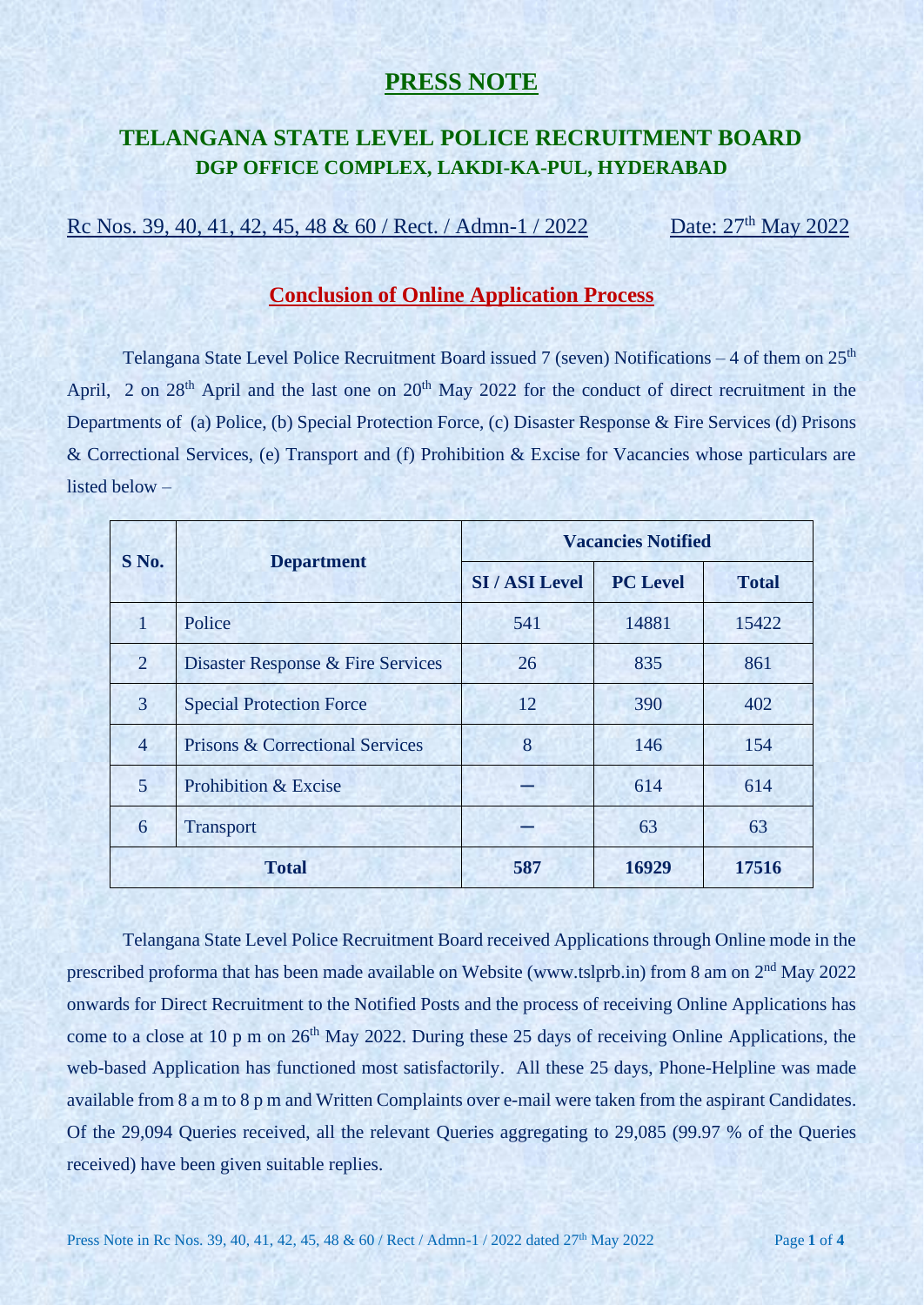Since our last major Recruitment Process of Uniformed Services Personnel in 2018-19, there have been certain developments with reference to the Departments and Posts for which recruitment is conducted by the Board – as summarized below –

| Sl <sub>No.</sub> | <b>Feature</b>                | 2018                                          | 2022               | <b>Remarks</b>                                                                                                                                                                                                                                                            |
|-------------------|-------------------------------|-----------------------------------------------|--------------------|---------------------------------------------------------------------------------------------------------------------------------------------------------------------------------------------------------------------------------------------------------------------------|
| 1                 | Departments                   | $\overline{4}$                                | 6                  | Prohibition & Excise and<br><b>Transport Departments</b><br>added in 2022                                                                                                                                                                                                 |
| $\overline{2}$    | SI / ASI Level Post Types     | 10                                            | 10                 |                                                                                                                                                                                                                                                                           |
| 3                 | PC Level etc Post Types       | 11                                            | 14                 | P&E Constable, Transport<br><b>Constable, Driver Operator</b><br>(Fire Services) added newly                                                                                                                                                                              |
| $\overline{4}$    | <b>Notifications Issued</b>   | $\overline{4}$                                | $\overline{7}$     |                                                                                                                                                                                                                                                                           |
| 5                 | <b>Testing Streams</b>        | 7<br>(5 Technical)                            | 8<br>(6 Technical) | <b>Different FWE</b><br>Methodologies adopted                                                                                                                                                                                                                             |
| 6                 | <b>Merit Channels</b>         | 11                                            | 12                 | <b>Armed Reserve and Special</b><br><b>Police type Mark</b><br>Weightages for PET are<br>different from Civil type                                                                                                                                                        |
| $\overline{7}$    | <b>Types of Cadre</b>         | $\overline{3}$<br>(State, Zone,<br>Districtt) | 9                  | <b>State and</b><br><b>New Local Cadre Types</b><br>2 Cont-Rev-Zone Cadres<br>2 Cont-Pol-Zone Cadres<br>2 Cont-Pol-Unit Cadres<br><b>7 Revenue Zones</b><br><b>7 Police Zones</b><br><b>7 Cont-Rev-Dt Cadres</b><br><b>33 Revenue Districts</b><br><b>29 Police Units</b> |
| 8                 | SI / ASI Level Vacancies      | 1272                                          | 587                |                                                                                                                                                                                                                                                                           |
| 9                 | <b>PC Level etc Vacancies</b> | 17156                                         | 16929              |                                                                                                                                                                                                                                                                           |
| 10                | <b>Total Vacancies</b>        | 18428                                         | 17516              |                                                                                                                                                                                                                                                                           |

Government gave an age relaxation of  $3 + 2$  years over and above the maximum age limit prescribed in the Recruitment Rules for this process of recruitment because of which nearly 1.4 Lakh Candidates are estimated to have been benefitted.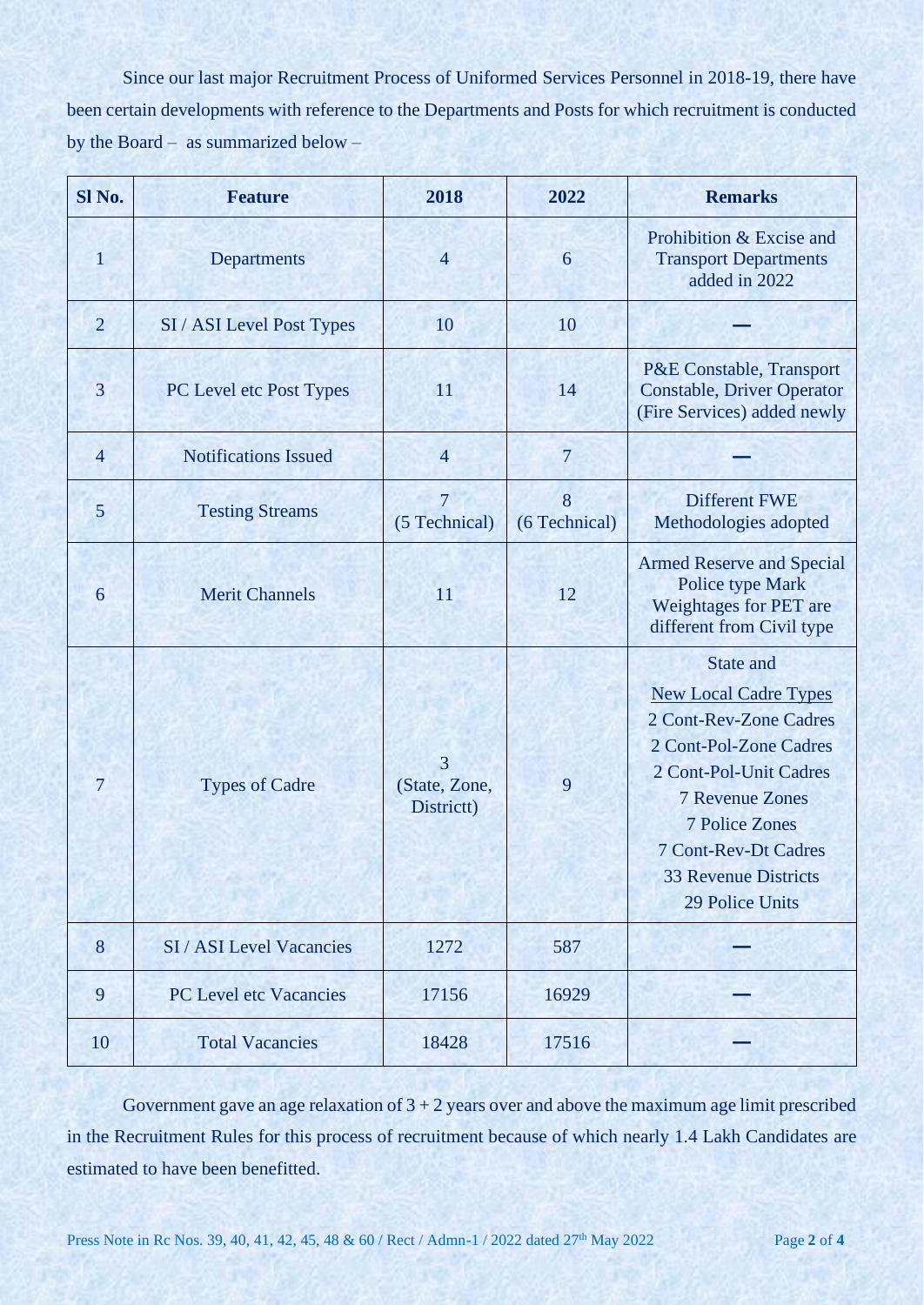### **Important Highlights**

Total number of **12,91,006 Applications** *(there could minor changes in the figures mentioned in this Press Note owing to subsequent Deduplication, Validations / Invalidations etc)* have been received at the conclusion of the process, which is nearly **80% more than the number received during the recruitment process of 2018** which was 7,19,840.

These **12,91,006 Applications (for different types of Posts) have been filed by 7,33,559 Candidates** (actual persons) – which implies that each applying Candidate has filed 1.76 Applications on an average. Further details of Candidates filing single / multiple Applications are as follows –

| Sl No. | <b>Number of Applications Filed</b> | <b>Percent Candidates</b> |
|--------|-------------------------------------|---------------------------|
|        | <b>Only 1 Application</b>           | 52                        |
| 2      | 2 Applications                      | 29                        |
| 3      | 3 Applications                      | 15                        |
| 4      | 4 Applications                      | 3                         |
| 5      | <b>5 Applications</b>               |                           |
| 6      | 6 or more Applications              | Negligible                |

The aforementioned data clearly shows that **majority of the Candidates have filed only one Application whereas very few have filed 4 or more Applications**. All the 3,55,679 Candidates who applied for more than 1 Post were given the rebate that is due to them on account of the saving obtained because of the conduct of a common Physical Measurement Test / Physical Efficiency Test.

2,76,311 Applications which comprise **21% of the total Applications have been received from Women Candidates**. The Community-wise distribution of Applications received is as follows –

| Sl No.         | <b>Community</b> | <b>Percent Applications</b> |
|----------------|------------------|-----------------------------|
| 1              | <b>OC</b>        | 7.65                        |
| $\overline{2}$ | <b>BCA</b>       | 8.27                        |
| 3              | <b>BCB</b>       | 17.70                       |
| $\overline{4}$ | <b>BCC</b>       | 0.26                        |
| 5              | <b>BCD</b>       | 20.97                       |
| 6              | <b>BCE</b>       | 4.11                        |
|                | <b>SC</b>        | 22.44                       |
| 8              | <b>ST</b>        | 18.60                       |

Thus, nearly **51% of the Applications were filed by BC Candidates and 41% were filed by SC / ST Candidates** (who availed of 50% fee concession). The 7.65 % OC Applications shown above include the 3.48% Applications that were filed by Candidates belonging to States other than Telangana.

Press Note in Rc Nos. 39, 40, 41, 42, 45, 48 & 60 / Rect / Admn-1 / 2022 dated 27<sup>th</sup> May 2022 Page 3 of 4